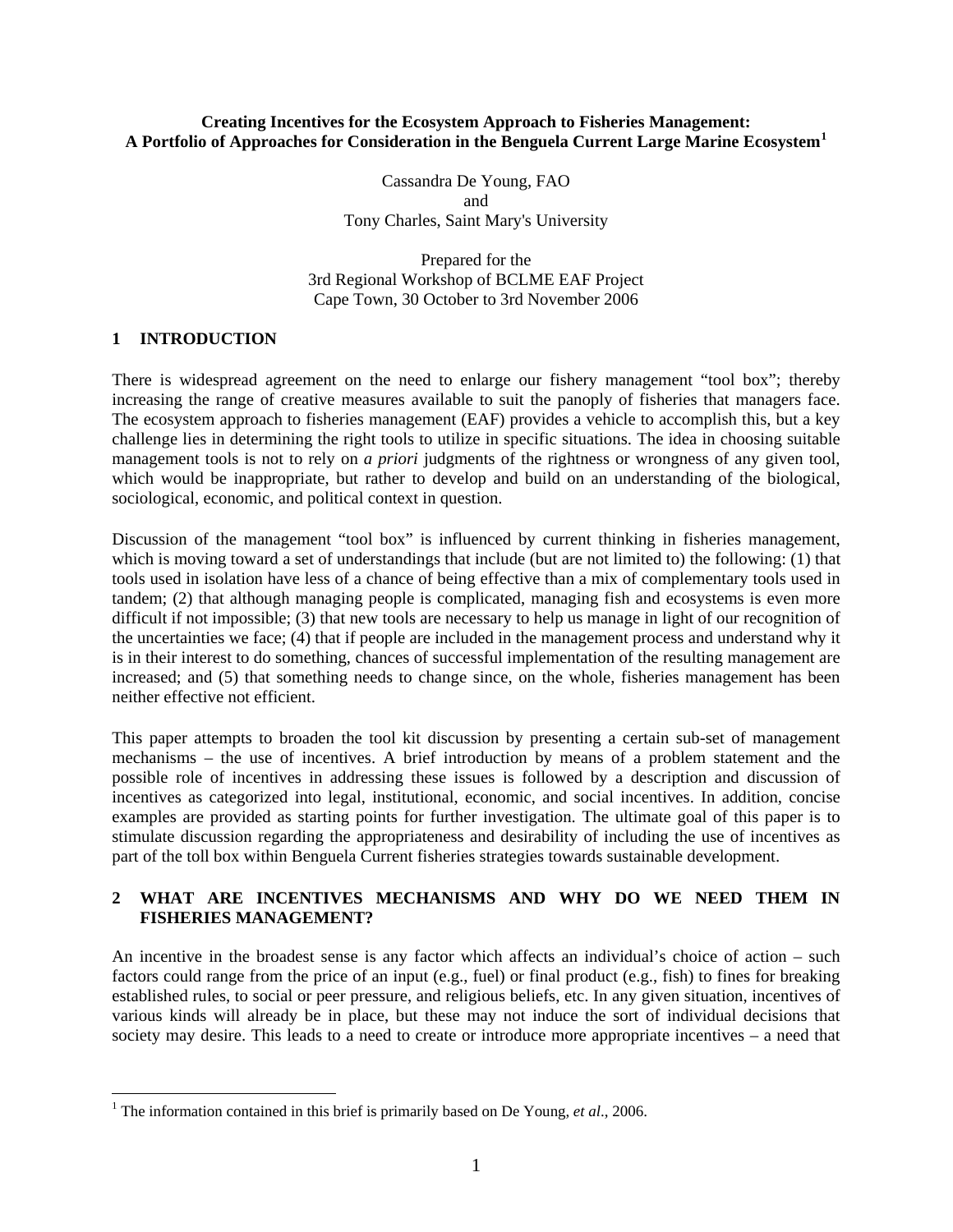arises in particular in marketplaces when the market price of a product does not fully reflect the impacts (either positive or negative) of its production or consumption on society.

This need for appropriate incentives is related closely to the existence of externalities. Examples of negative externalities include nutrient runoff from farms into water bodies (an action taken by farms that impact negatively on non-farming users of the water bodies) and carbon emissions from electricity production. Examples of positive externalities include those arising from education and health-care provision, which provide benefits beyond those specific sectors of activity. The lack of internalization of any of these costs and benefits by those choosing to produce or consume goods leads to socially suboptimal levels of such activities – i.e. too much of those producing negative externalities, and too little production of goods that provide positive externalities.

In capture fisheries, externalities have been classified into the following five categories of externalities  $(Seijo, et al., 1998)^2$  $(Seijo, et al., 1998)^2$ :

- **Stock externalities**. The impacts of one fisher's activities on the availability of the target species for other fishers in the fishery (i.e., the activity of each fisher reduces the fish stock available to other fishers).
- **Crowding externalities**. The impacts of vessel aggregation in the fishing grounds on marginal catch costs in the fisheries (i.e., the presence of any one fishing vessel increases the level of 'crowding', thus increasing the costs of fishing for all vessels).
- **Technological externalities**. Similar to stock externalities but relating to fishing gear impacts on population structures of by-catch species that are targeted species for other fisheries (so one fleet, targeting certain species, produces negative externalities for other fleets).
- **Ecologically based externalities**. Broadened concept of stock externalities that considers ecological interactions between various species targeted by different fisheries. This could include positive externalities (e.g., if one fishery harvests a species that is competing against the species targeted by another fishery), as well as negative externalities (e.g., if the species are part of the same food web [i.e., predator and prey]).
- **Techno-ecological externalities**. The impacts of fishing practices/gears on the broader ecosystem (e.g. habitats and biodiversity).

Where such externalities are not managed, over-capacity, over-fishing, and welfare losses are the predicted results; thereby impacting the ability of fisheries to 1) contribute to economic development, food security, and poverty prevention/alleviation and 2) maintain the wide range of services provided by fisheries ecosystems (e.g. income and employment, social, religious, and cultural identities, habitats and biodiversity regulation).

Other externalities impacting ecosystem productivity stem from non-fisheries activities, such as agriculture and aquaculture nutrient runoff, marine transport pollution, and tourism-related impacts. Depending on the level of integration within coastal and marine management systems, the fisheries sector may have varying degrees of influence on the management of non-fisheries externalities affecting fisheries ecosystems; however, it remains important that these links be identified and acknowledged as these external factors will certainly impact the effectiveness of any fisheries management system.

The first three categories of externalities mentioned above: stock, crowding, and technological, are those which would fall under the narrow definition of conventional fisheries management; while a consideration of the final two categories: ecological and techno-ecological, as well as extra-fisheries externalities, would be a broadening of the management concept to the ecosystem approach to fisheries

<span id="page-1-0"></span><sup>&</sup>lt;sup>2</sup> The discussion focuses only on the physical capture of fish and other aquatic organisms.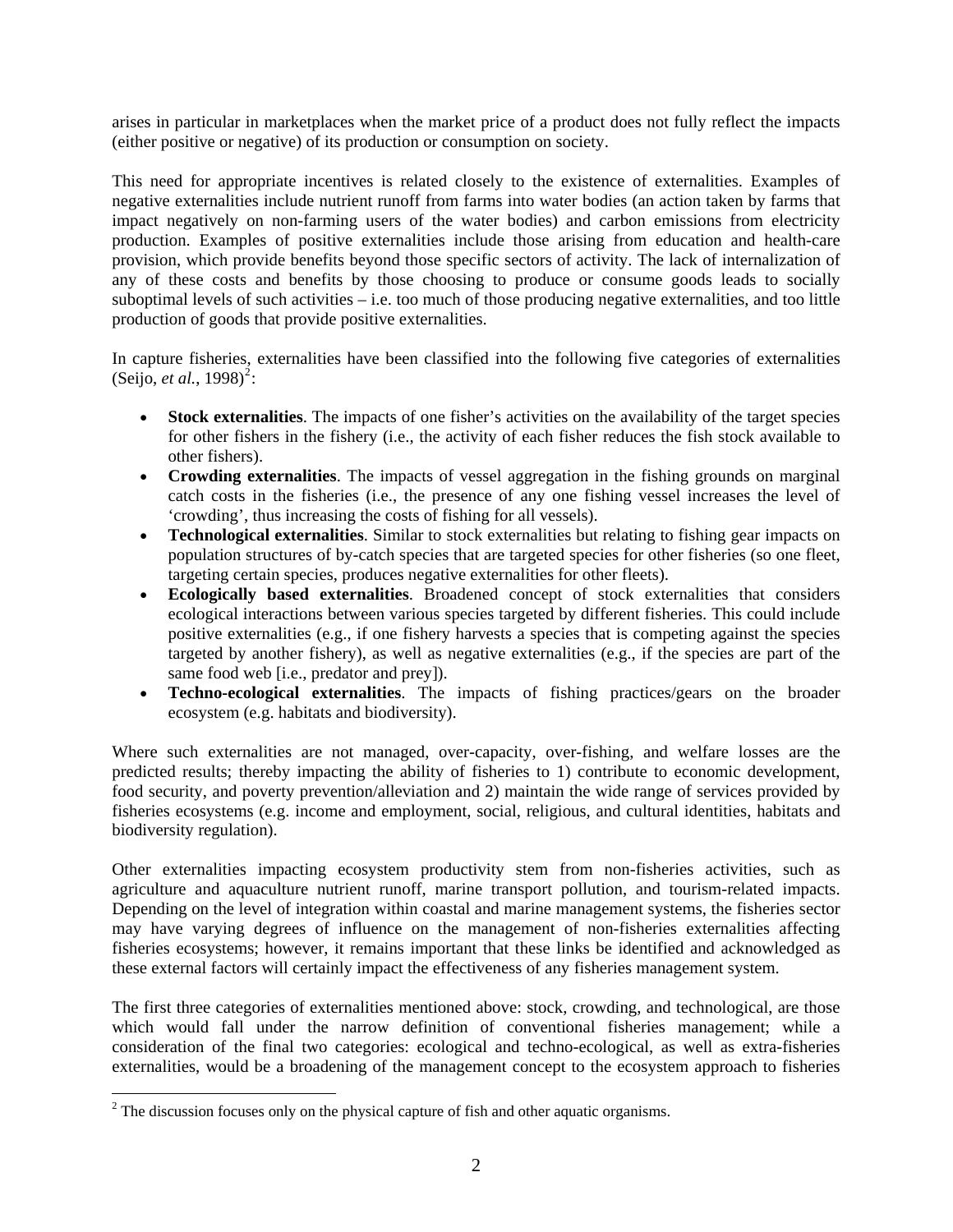(EAF). And with this broadening, the scale and scope of benefits and costs related to applying the EAF will also expand. For example, minimizing turtle mortalities due to fishing activities through gear, spatial, and temporal adjustments may impose costs locally (i.e. to the fisherman) but create benefits globally (i.e. to those holding values for biodiversity). In addition, while the costs associated with EAF implementation are borne often in the short-term, benefits accrual may take place quite far in the planning horizon.

Hence, correcting for externalities is one of the major challenges of implementing the EAF. This brings the focus back to incentives, as it implies a need for additional measures of various sorts to induce fishery participants (and others) to change behavior in keeping with the EAF. Such measures supporting positive behavioral change could be social, economic, legal or institutional in nature; all of which involve the use of 'incentives' toward behavioral change, i.e. considerations that an individual will factor into their decision making and which will lead to a result more in keeping with desired societal directions (in this case, effective implementation of EAF). From an economics perspective, one might view incentives as influencing the profit-maximization of a fishery participant (i.e., increasing profits as a result of EAFcompatible actions, and conversely reducing profits for actions contrary to EAF objectives). From a sociologist's perspective, incentives might be social constraints on behavior (e.g., resulting from peer pressure and cultural institutions) that lead to more desirable outcomes.

This brief will present and discuss social, economic, legal and institutional incentives in support of the implementation of EAF, as understood as follows:

- **Legal incentives** (e.g., effective legislation creating positive 'carrots' as well as 'sticks' in the form of significant penalty structures with effective enforcement capability);
- **Institutional incentives** (e.g., fisheries management systems and participatory governance arrangements that induce support from stakeholders).
- **Economic/market-based incentives** (e.g., win-win measures that lead to outcomes that are better both for the fisher and for the fishery ecosystem, such as the use of some excluder devices in fishing gear, to increase profits by reducing fishing costs, broadening market access, while also reducing bycatch); and
- **Social incentives** (e.g., community-based institutions and social environments that create peer pressure on individuals to comply with agreed-upon community rules).

It is clear that incentives can take many forms – some being of quite general applicability, and others being very specific to particular circumstances. Similar to technical management tools, such as spatial restrictions and catch limits, no single incentive will be a panacea for management – a mix of incentives measures that are appropriate to the fisheries and their social-cultural settings will minimize unintended consequences and increase the likelihood of effective EAF management. The following sections will provide an array of incentive measures within fisheries (generally applicable to EAF management as well as conventional fisheries management, if deemed different), as well as a final section discussing extrafisheries mechanisms that are in use to improve ecosystem performance and encourage sustainable development.

# **3 LEGAL INCENTIVES**

Regulatory frameworks form the legal backbone of fisheries policies and management systems. These regulatory frameworks, which specify the requirements, rights, and responsibilities placed on fishery users so as to meet desired policy goals (such as EAF objectives), are usually enunciated within the fisheries legislation. These might include the requirement to hold a fishing license, to undergo environmental and other impact assessments, to develop fleet-specific or local-level management plans, or to use specified impact-minimizing gear. In addition, regulatory frameworks can provide the legal basis for EAF by, among other things: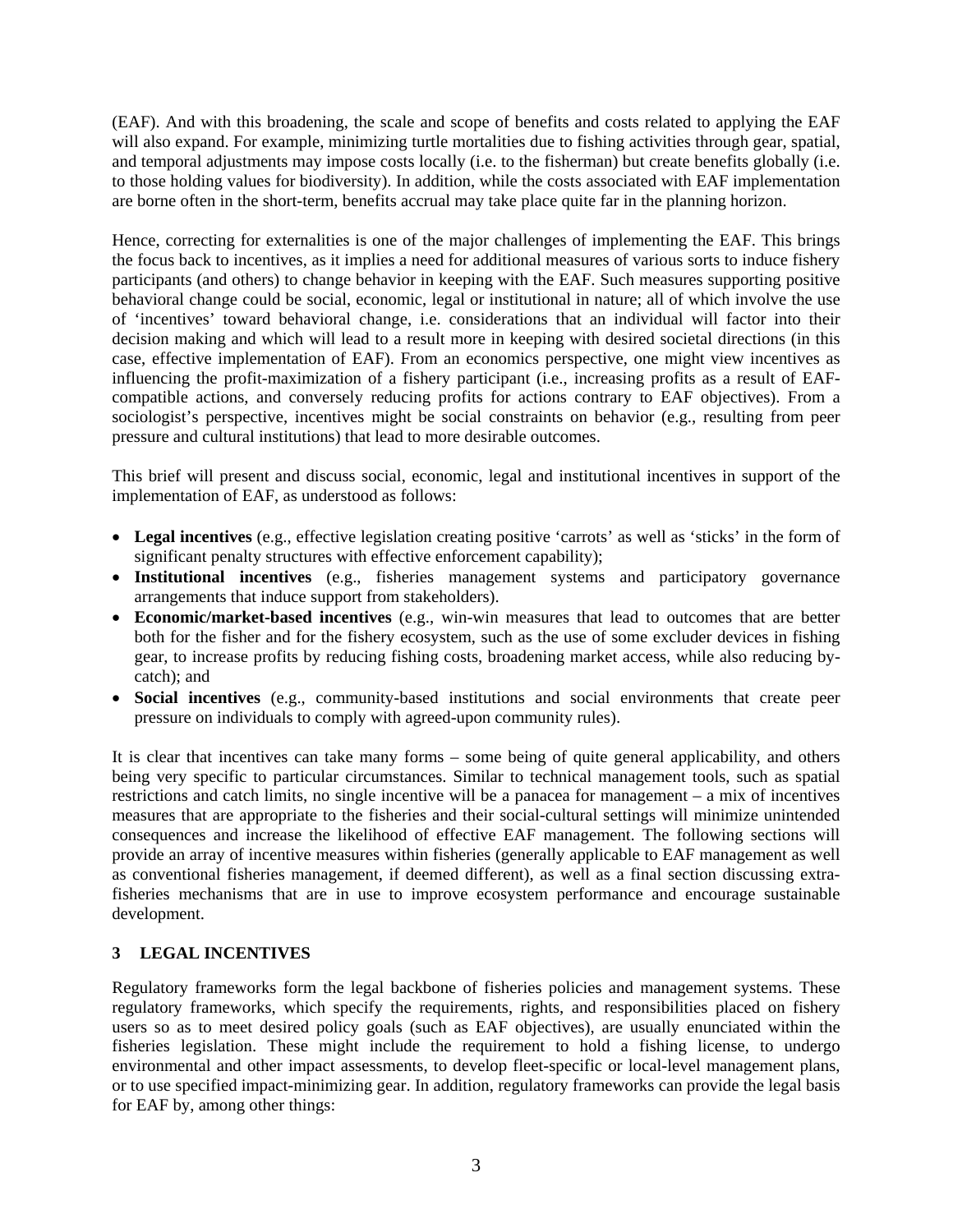- setting property rights systems;
- providing a framework for coordination and integration;
- defining roles and responsibilities:
- specifying international norms and requirements;
- providing a framework for management processes;
- providing legal mechanisms for conflict resolution;
- describing the penalty structures for violations of rules and laws; and
- providing for monitoring and control systems.

Such legal backing provides credibility and clarity to management systems, and hence provides incentives for compliance. In addition to direct incentive-promoting content within legislation, certain characteristics of regulatory frameworks would contribute to promoting positive change, including: (1) being flexible and responsive to various changes, for example to changes in the knowledge base, and biological, ecological and socio-economic changes; (2) being stable enough to provide continuity; and (3) being congruous – providing consistency between fisheries and other sectors and between local, national, regional, and international regimes.

## **4 INSTITUTIONAL INCENTIVES (INCLUDING FISHERY RIGHTS)**

In moving from conventional fisheries management toward EAF management, some changes to current institutional frameworks are likely necessary in order to, *inter alia*, motivate stakeholder buy-in and participation in fisheries management. These changes will likely include providing ways of taking account of and dealing with the increased scope and demands of this management approach, including:

- A need for increased coordination, cooperation and communication within and among relevant institutions and resource users in the planning process as well as in implementation.
- A need for more information regarding the ecosystem and the factors affecting its health and productivity.
- A need for incorporation of uncertainties into the decision-making process due to the increase of factors (predator-prey relationships, nearby activities, such as agriculture, and their impact on the ecosystem etc.) causing uncertainties.
- A need for ways of truly involving the broadened definition of stakeholders in decision-making and management, such as capacity building and multi-directional information dissemination.

Although not incentive mechanisms *per se*, proper institutional arrangements may generate incentives to assist in the application of the EAF, such as buy-in, cooperation, and reducing the race to fish. One commonly-advocated institutional approach for creating incentives supportive of policy goals, such as the EAF, is that of rights-based approaches (i.e. assigning, or recognizing, rights over the use and management of a fishery). Two key elements of rights-based approaches are as follows (Charles, 2002):

Use rights - an institutional mechanism by which fishers, fisher organizations and/or fishing communities hold rights and some security of tenure over access to a fishing area, or the use of an allowable set of inputs, or the harvest of a quantity of fish. If use rights are well established, fishers will have greater security, as there will be increased clarity with respect to who can access the fishery resources and how much fishing each is allowed to do. This can encourage fishers to support conservation measures – since protecting 'the future' becomes more compatible with their own long-term interests. Examples of use rights include territorial use rights (TURFS), customary marine tenure (CMT), and individual transferable quotas (ITQ).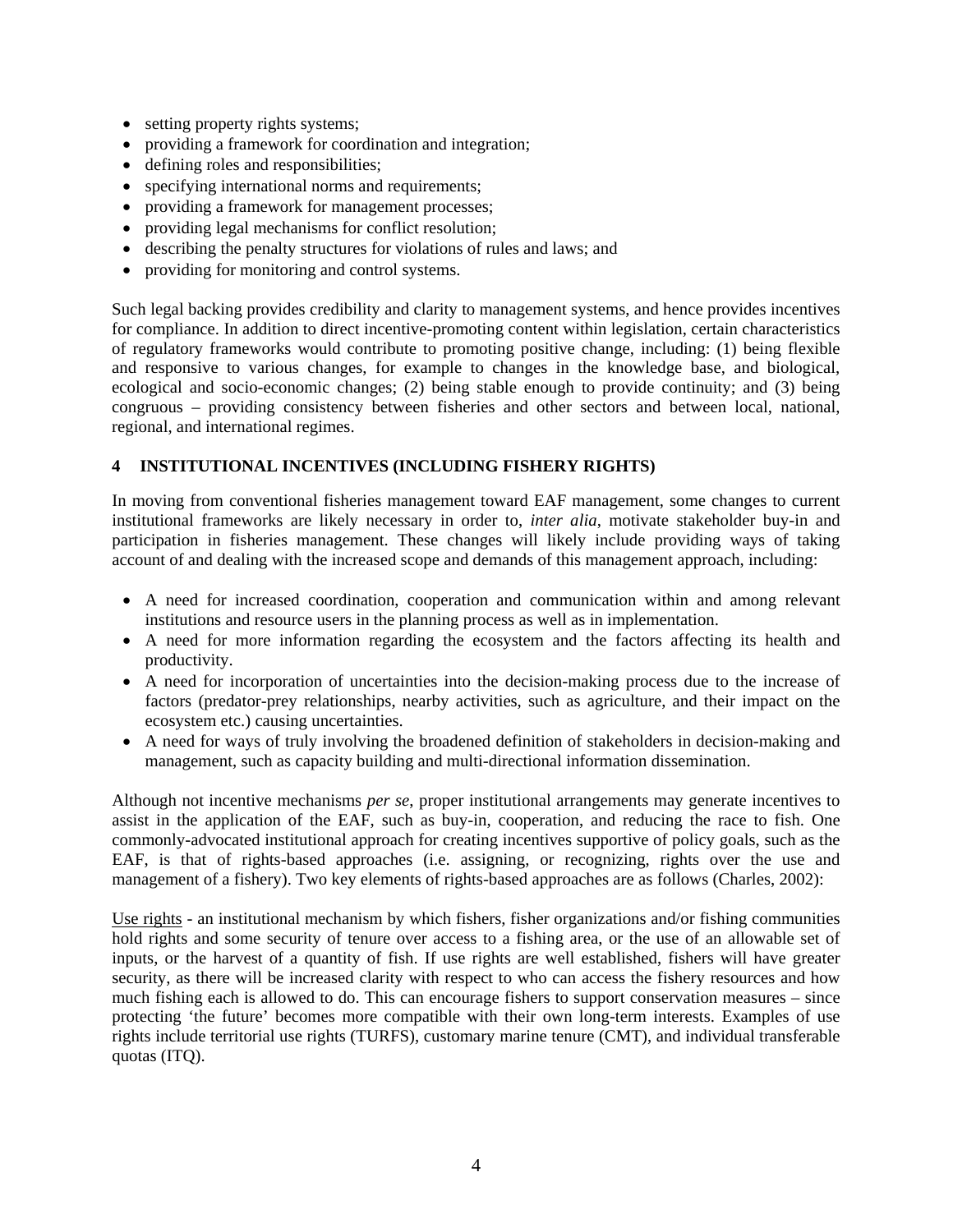Management rights – the right to be involved in managing the fishery – reflects the need, as noted in the FAO Code of Conduct for Responsible Fisheries (FAO, 1995), to "facilitate consultation and the effective participation of industry, fishworkers, environmental and other interested organizations in decisionmaking with respect to the development of laws and policies related to fisheries management…". This has led notably to the emergence of co-management arrangements involving joint development of management measures by fishers, government, local communities, and other stakeholders.

Through use rights and management rights, it is hoped that incentives will be improved, increasing the possibility that participants will (1) adopt a longer-term perspective on the fishery, since their use rights are secure over a longer time frame, (2) comply with management regulations, since they have been involved in developing those regulations within the management process, and (3) engage in greater cooperation, since one's well-being may become more closely intertwined with that of others. Of course, introducing a rights system will have accompanying benefits and costs (and varying distributional impacts of each) so there is a need to assess these aspects (as well as monitoring any negative impacts of the measures).

While use rights and management rights have been well-discussed in the general fisheries literature, there are some specific considerations that need addressing with respect to EAF implementation. In particular, as EAF implies a broader scope of fisheries management (to include multiple species, the aquatic ecosystem, the range of societal objectives, and any interactions with other economic sectors, amongst other aspects), use and management rights within such a context will need to deal with other 'users' of the ecosystem beside the specific stakeholders in the fishery being addressed. Other capture fisheries, recreational fisheries, aquaculture, offshore oil and mining activities, eco-tourism and/or coastal tourism, shipping, urban development, coastal industries, and other aquatic-based human endeavours all vie for resources and impact the ecosystem along with fisheries. Just as rights may be allocated to use specific fishery resources and to be involved in managing those resources, so too may there be rights arrangements for others – perhaps in the context of integrated coastal and ocean management, or integrated watershed management. While this goes beyond EAF *per se*, clearly it is a reality that must be taken into account, and which bears very much on the broader goal of ecosystem health and necessarily involves more than just those within the fishery.

In summary, the judicious recognition or adoption of use rights and management rights can help align incentives to desired EAF policy, but this is not a simple task, and indeed taking the wrong approach can produce results contrary to the aims of EAF management. Thus it is important to understand the relationship between rights and incentives, which will vary from case to case.

#### **Example: Multi-stakeholder management rights**

An example of broad-based ecosystem-level *management rights* is that of the regional aquatic management board established on the west coast of Vancouver Island, on the Pacific coast of Canada, which was formalized in 2001, as a multi-stakeholder institution for community-based co-management of aquatic-based resources. It is a forum for shared decision-making, where coastal communities and others affected by aquatic resource management can work with governments on integrated management, on an ecosystem basis. The Board is made up equal numbers from governments (federal, provincial, regional and native) and non-governmental representatives (various economic sectors, communities, etc.). Its operation is based on several principles: Shared Responsibility (all participants are jointly responsible and accountable), Inclusivity (all should have the opportunity to participate in management decisions) and Flexibility (structures and processes should be flexible and expected to evolve). Key objectives are (a) to consolidate information relating to different aquatic resource uses and utilization, (b) to integrate expertise and knowledge from all sources, and (c) to ensure opportunities for coastal communities and others affected by the resource management to participate in integrated management, protection and restoration of aquatic resources.

*Sources:* Pinkerton et al. (2005) and [http://www.westcoastaquatic.ca](http://www.westcoastaquatic.ca/)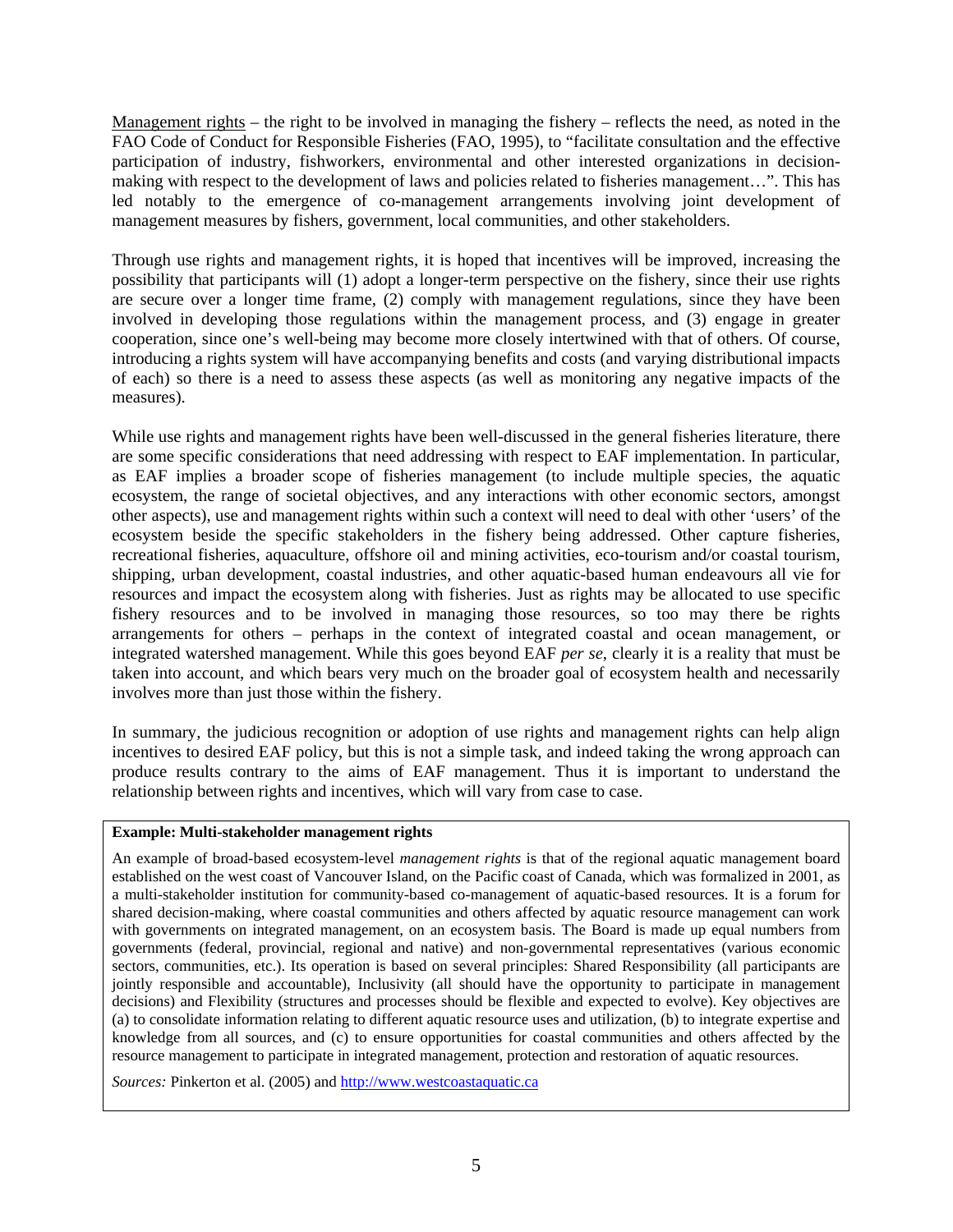## **5 ECONOMIC/MARKET-BASED INCENTIVES**

Economic incentive mechanisms that are created outside of existing markets are based on the idea of establishing a situation in which economic actors/agents are convinced that it is in their private interest to make the socially desirable choices. In this brief, the discussion is separated into 'carrot' and 'stick' incentives categories – we refer below to "economic incentives" as the 'carrots' (positive incentives) that promote desired behavior, and "economic disincentives" as the 'sticks' (negative incentives) that penalize undesirable behavior. Such categorization is artificially derived to reflect how the mechanisms affect the benefits and costs structures of the economic agents. Therefore, benefit- and cost-sharing mechanisms have been inserted into these pre-defined categories although neither clearly carrots nor sticks.

#### **5.1 Economic incentives (the carrot)**

The use of positive incentives may be split into three categories: conservation price differentials, bestpractice/conservation payments, and rights-based incentives. From an economic perspective, all of these seek to shift cost and revenue curves with the aim of attaining a level of fishing activity that is optimal from a societal perspective. In addition, positive economic incentive instruments would, in theory, allow actors to determine for themselves the least cost means of obtaining a given management objective.

Price differential payments occur when consumers demonstrate through the prices they pay the values they hold for ecosystem goods and services; such payments serve as market signals to industry and governments. For example, these payments may take the form of higher prices paid for 'ecolabeled' products, which establish a mechanism for identifying sustainably-produced products and may relate to price premiums or export certificates. The impact on the international market has begun to make itself felt as large retailers pick up on the movement and, perhaps, the price differentiation.

Other attempts to affect consumer choices include fair-trade labels, good fish guides<sup>[3](#page-5-0)</sup>, and fish fairs promoting artisanal and local products. Such instruments are geared towards the provision of information to consumers regarding the circumstances leading to the availability of the offered products (e.g. fishing practices, stock status/sustainability, and fishery management regimes).

## **Example: Certification of Red Rock Lobster, Baja California, Mexico**

In April 2004, the Marine Stewardship Council certified the Red Rock Lobster fishery on the Pacific coast of Baja California, Mexico, as a sustainable fishery. The trap fishery "is currently exploited by about 500 fishermen belonging to nine fishing co-operatives and spread over ten villages. Fishing legislation for the fishery was first drawn up in the 1940's as a result of which fishing rights were allocated to co-operatives… Management involves a combination of limited entry, strict delineation of co-operatives fishing areas and community-based self-regulatory measures." The fishery is heavily export-oriented, with 90% of the catch going to markets in Asia, France and the United States. There is thus a clear economic incentive for certification, which provides the potential for better global access to markets, and a higher market price (if a 'price differential' develops relative to non-certified lobster).

*Source:* Marine Stewardship Council [\(http://www.msc.org](http://www.msc.org/))

 $\overline{a}$ 

Best-practice/conservation payments are transfers to the fishing industry, fishing communities and/or fishers directly, from governments, nongovernmental organizations (NGOs) or other institutions, to

<span id="page-5-0"></span> $3$  These guides present lists of fish products ranked by some measure of biological sustainability and are usually focused on specific markets to assist consumers in their consumption choices of fish products commonly found in local markets or supermarkets.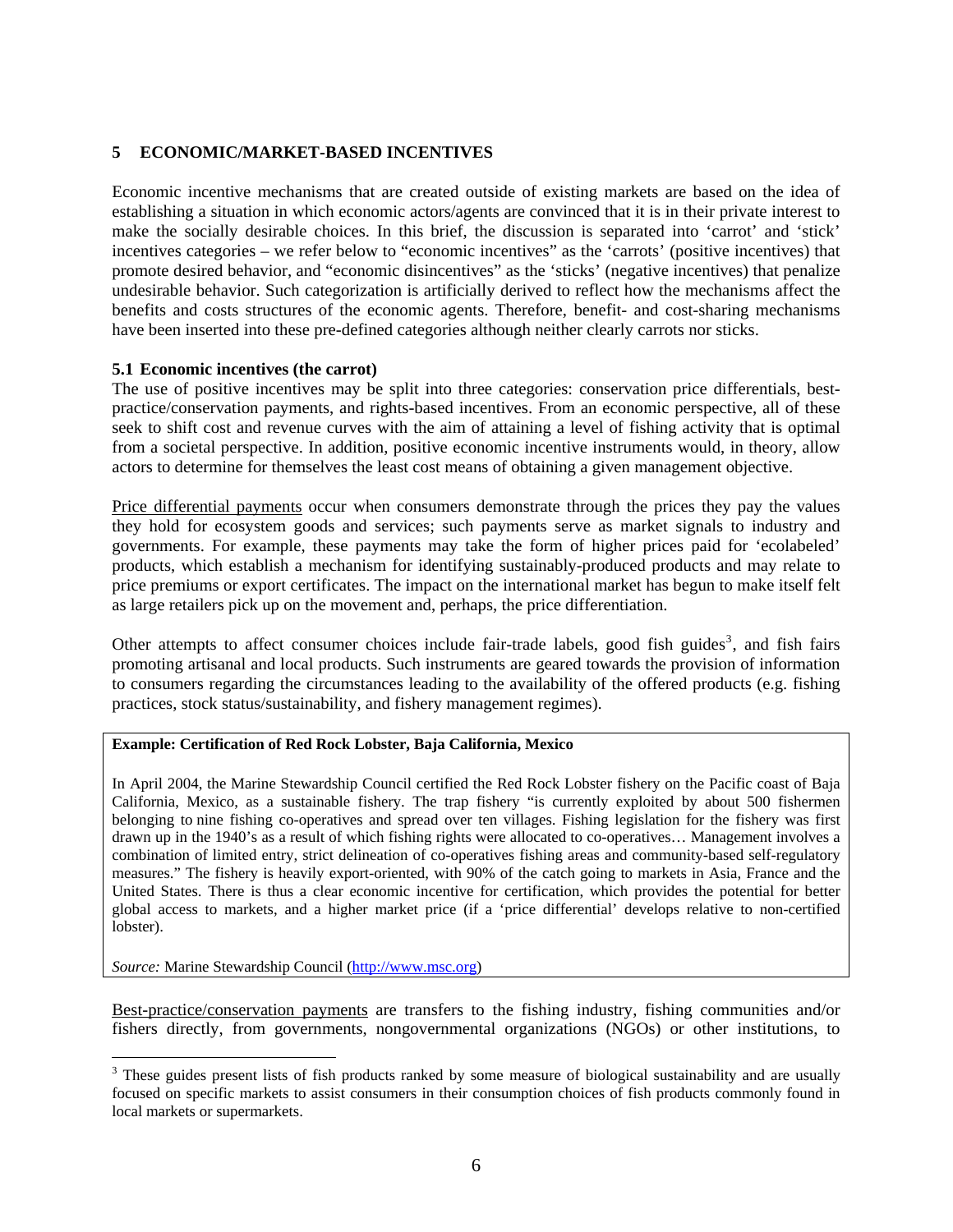compensate for some or all costs of implementing sustainable fishing practices. Such practices may include the use of best-available technologies (e.g. turtle exclusion devices and vehicle monitoring systems [VMS]) or restrictions on fishing patterns (e.g. no-take zones or seasons, and buyback programmes). These transfers may be considered as payments from those who benefit from conservation or best-practices to those who bear the direct costs of their implementation. If the transfers are made by governments, they may be equivalent to environmentally-positive subsidies, made on behalf of society as a whole, while if originating with nongovernmental organizations, foundations, etc., such conservation payments would typically reflect the focus of those bodies.

One form of best-practice/conservation payments are competitions to engage and reward the fishing industry in the design of fishery-specific technology. These can complement regulatory mechanisms (that involve the requirement of technological change), allowing industry participation through the design of the most appropriate and low cost options – they have met with certain success as creativity from within the industry is rewarded and the process tends to increase acceptance of use (see, for example, Annex 1).

Conservation payments can occur when the non-use/existence benefits of certain resources are higher than the extractive use benefits. In these cases, the opportunity costs of not using the resources need to be compensated, either through direct or indirect transfers. This is especially important in small-scale fisheries that depend on the extractive uses for their livelihoods. Direct payments have been used by specific conservation projects in which fishing communities are paid to maintain a given habitat or not to use a resource. Unfortunately, such payments are usually linked to the longevity of the given project and, therefore, once the project has finished, so have the conservation payments. Ferraro and Kiss (2002) present a review of current debates regarding direct payments to conserve biodiversity.

Other conservation payments have focused on indirect transfers focusing on training or other livelihoods diversification methods based on the thesis that reducing fishing communities' vulnerability will naturally increase their ability to sustainably use and management fisheries resources (SFLP, 2006).

Another market-based conservation mechanism is that of eco-tourism development, involving shifts from extractive uses of resources to non-extractive uses. Essentially, the idea is that payments from tourism compensate for lost fishing revenues and may provide for alternative or diversified livelihood sources. However, as is often the case for substitutes, negative impacts on ecosystems may occur (e.g. pollution, crowding, and noise from boats and divers); thereby warranting caution in their use. In addition, the demand for eco-tourism may not be sufficient and stable enough to guarantee conservation of habitats and commercial species and this demand may only pertain to highly valued species, such as sharks, whales, and turtles.

## **Example: Valuation of whale sharks**

Graham (2004) studied this matter, comparing the Taiwan market price for a (dead) whale shark – between US\$7,116 and US\$21,400 – with the (live) value derived from tourism estimates. She notes that "Using the 2002 Belize whale shark tourism survey results, each shark is worth at least US\$34,906 annually. A similar annual value of US\$33,500 for each grey reef shark…was recorded in the Maldives. If whale sharks live to at least 60 years old, then an individual might be worth US\$2,094,340 over its lifetime providing it repeatedly visits the tourism site." She concludes that "the economic argument for protecting whale sharks is undeniable". This in turn implies the potential for conservation payments to encourage such practices.

*Source:* Graham (2004)

Rights-based incentives are the third form of 'carrot' – such incentives, as discussed earlier, typically address the implementation of user rights within a fishery; thus removing, to a greater or lesser extent, the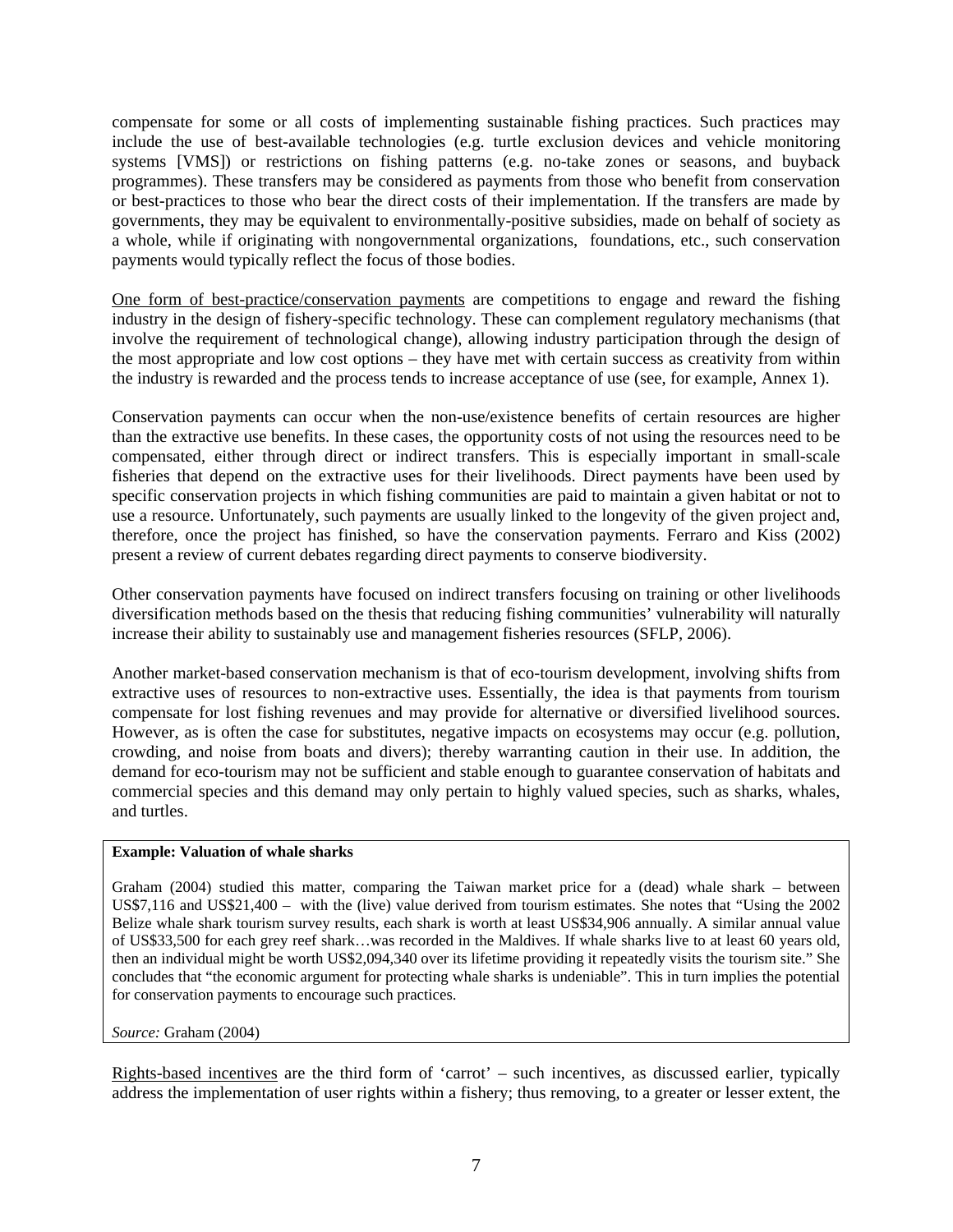condition of open access and providing an incentive for long-term sustainability. With an effective mix of user rights, the remaining fishing actors may be able to maximize the net present value of the resources, if any future streams of benefits and costs are either integrated into the price/value of the use right (e.g., a permit or a quota), or into the choices made by the 'owners' of the resources. For a review of experiences in the use of property rights and the implementation of transferable quota rights in fisheries management, see FAO (2000a) and (2001), respectively. FAO (1982) provides a discussion on the conditions affecting the successful creation and maintenance of TURFs. Examples of TURFs may be found across the globe (e.g. Argentina, Chile, Japan, Peru, Philippines, South Africa, the U.S., and Vanuatu) and have usually, but not always, developed in situations with historic roots of community-based management of natural resources.

#### **Example: Territorial Use Rights in Fisheries**

When fishers hold use rights, there is more secure access to the fishery, and potentially greater incentives for compliance with management – particularly when there are accompanying management rights. Castilla and Defeo (2001), in a review of management practices in Latin American shellfish fisheries, examined the role of TURFs, concluding that the examples studied "illustrate the strong potential that the apportionment of TURFs has, when accompanied by a co-management approach. In Chile, the allocation of TURFs among communities that extract benthic shellfish is an efficient tool to cope with overexploitation concerns… Allocation of TURFs to fisher organizations ameliorated the weaknesses of enforcement regulations and the high transaction costs in a country with more than 4,200 km of coastline... [and] improved the status of shellfisheries... The formal allocation of TURFs to fisher organizations such as the collectively managed spiny lobster fishery of Punta Allen (Mexico) constitutes another sound example…"

*Source:* Castilla and Defeo (2001)

 $\overline{a}$ 

#### **5.2 Economic disincentives (the stick)**

Economic disincentives within an EAF context mirror the polluter-pays and user-pays principles (PPP and UPP, respectively) used in the allocation of costs of pollution prevention and control measures and sustainable development paradigms.<sup>[4](#page-7-0)</sup> These principles attempt to correct for existing market failures by internalizing into the production function the costs of using natural resources and of negative impacts on the ecosystem. Such principles have become standard policy in treating water, air, and hazardous chemicals/waste issues; while their application to the fisheries sector has been slower to materialize. Coffey and Newcombe (2001) have provided a nice analysis of the current and potential use of PPP in European fisheries and the generalized results are presented below. In their work, one can identify several objectives for the use of economic instruments (e.g. taxes, charges, and levies<sup>[5](#page-7-1)</sup>) in line with the PPP/UPP: (i) cost recovery for fisheries management, (ii) paying for resource use, and (iii) paying for environmental damage prevention or alleviation.

Cost recovery for fisheries management, generally through taxes/levies, while not really a 'stick' incentive measure, will change the private profit functions of fishing activities and should instil a sense of ownership of the results of management as a direct link is made between the benefits of management and their costs  $(Cox, 2000)$ <sup>[6](#page-7-2)</sup> However, while explicit research on applying cost-recovery mechanisms

<span id="page-7-0"></span><sup>&</sup>lt;sup>4</sup> The polluter pays principle means that the polluter bears the expenses related to any pollution prevention and control measures; meaning that these costs are reflected in the cost of goods and services which cause pollution in production and/or consumption. The user pays principle is a variation on the polluter pays principle that "calls upon the user of a natural resource to bear the cost of running down natural capital" (UNSD, undated).

<span id="page-7-1"></span> $5$  The word taxes will be used interchangeably in the text for taxes, charges, fees, and levies.

<span id="page-7-2"></span><sup>&</sup>lt;sup>6</sup> The OECD has proposed further that including industry in the decisions about and in the provision and payment of management services is highly likely to create incentives to improve the fishery's performance and to increase the cost-effectiveness of management services (OECD, 2003).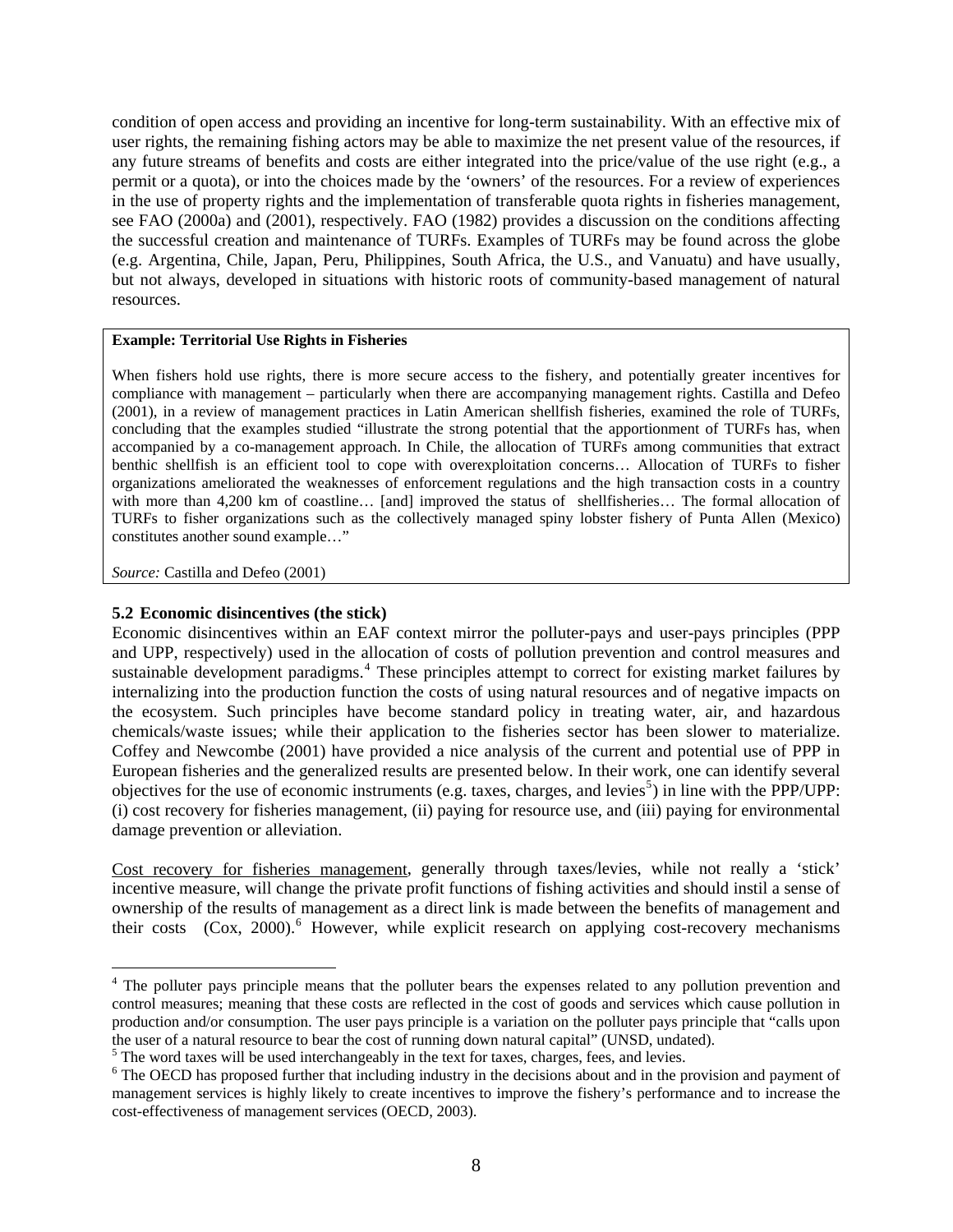elsewhere and implicit use within fisheries co-management regimes are occurring,<sup>[7](#page-8-0)</sup> It must be noted that use of cost recovery mechanisms has, for the most part, been applied only within the OECD countries, and indeed in cases where revenues are collected from fisheries activities, more often than not these revenues go directly to the central government budget. In such cases, the link between benefits and costs of management services cannot be made and fisheries authorities continue to base their management activities on governmental appropriations.

#### **Example: Fisheries management cost recovery in Australia**

In Australia, cost recovery for fisheries management "means that the commercial fishing industry pays for those costs directly related to fishing activity, while the Commonwealth government pays for management activities that may benefit the broader community (as well as the industry) and that satisfy a range of specific community service obligations". In line with the Australian national cost recovery policies, the State of Victoria has proposed their *Fisheries Regulations 2006*, amending the amount paid for fisheries management services (FMS) levies by the capture fisheries sector. The rationale of the FMS levy increases was to continue the phased introduction of the recovery (to 100%) of the attributable costs associated with the delivery of FMS and to link each beneficiary to these costs. Attributable fisheries management costs are defined as the costs associated with FMS that benefit private beneficiaries belonging to a particular fishery sector or class of access licence.

*Sources*: Cox (2000); DPI (2005)

 $\overline{a}$ 

Paying for resource use, often through license/access fees, taxes, and tradable or auctioned quotas, is an acknowledgement within the fisheries sector of the value of natural resources, much as in the use of land, water, or other natural resources. Historically, access to fisheries resources was free and all profits from the use of these resources were either dissipated, in the case of open access fisheries, or kept by the fishing industry. Governments and, hence, societies, had not insisted on payments for the use of these natural resources. However, with the onset of the Law of the Sea in  $1982<sup>8</sup>$  $1982<sup>8</sup>$  $1982<sup>8</sup>$  and the idea of national ownership/stewardship of marine resources, the idea of private individuals paying society for the use of natural resources has gained ethical acceptance and jurisdictional backing.

The level of such payments would depend on the particular fishery and the economic concept of rent, which is the 'bonus' profit<sup>[9](#page-8-2)</sup> from using a natural resource. In an open access fishery, there would be no rent to be had; so no rent extraction is possible. Moving from an open access fisheries to a socially optimal fishery, would increase the rent value of the fishery to the private users and, by consequence, those remaining in the fishery would pay for this privilege.

Third country access agreements (i.e. foreign fleets paying for the right to fish in another country's EEZ) have been used in cases where national fishing fleets do not have the capability of exploiting certain stocks and could benefit from rent extraction through fees and taxes. These agreements have been wrought with criticisms (e.g. IEEP, 2003) but as information sharing<sup>[10](#page-8-3)</sup>, experiences, and monitoring capabilities<sup>[11](#page-8-4)</sup> are increased, such agreements may benefit national economies while ensuring sustainable harvest levels.

<span id="page-8-0"></span><sup>&</sup>lt;sup>7</sup> See, for example, Keizire (2001) analysis of the fisheries management financing in Uganda and the Asia-Pacific Fishery Commission (APFIC, 2005) work regarding the implementation of fisheries co-management. 8

<span id="page-8-1"></span>The United Nations Convention on the Law of the Sea of 10 December 1982. See http://www.un.org/Depts/los/convention\_agreements/convention\_overview\_convention.htm

<span id="page-8-2"></span><sup>&</sup>lt;sup>9</sup> "In relation to fisheries, a 'rent' is generally thought of as the difference between total revenues obtained from the fishery and the total costs (estimated at their opportunity costs) of employing the various factors of production that together make up the enterprises participating in the fishery." FAO (2000b)

<span id="page-8-4"></span><span id="page-8-3"></span><sup>&</sup>lt;sup>10</sup> To this aim, WWF has created a "Handbook for negotiating fishing access agreements" (Martin et al, 2001).<br><sup>11</sup> See FAO (2002) for guidelines on monitoring, control, and surveillance (MCS) aspects within access agreeme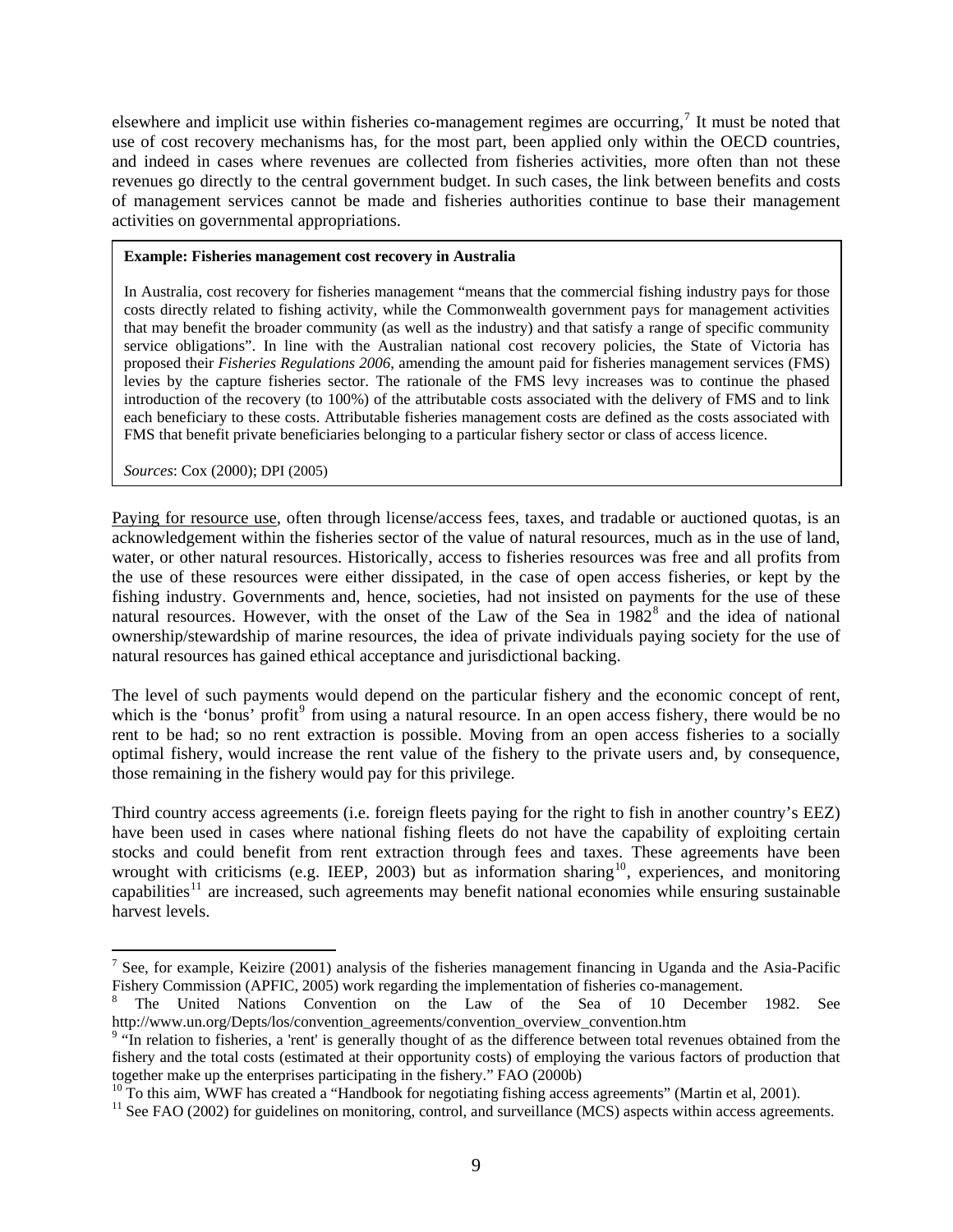Paying for ecosystem damage prevention or alleviation, either through bearing the costs of appropriate technology or through paying fines for damages inflicted, is probably the most politically palatable use of economic incentives as it relates to a given 'bad' action. The fining of actions that have negatively affected ecosystems is quite common; however, these cases tend to involve actors outside of the fishing sector who have damaged habitat, such as through oil spills or dock building.<sup>[12](#page-9-0)</sup> Fishing activities that have harmed the ecosystem (e.g. dynamite fishing, destructive anchoring, discarded by-catch, and incidental fishing of marine mammals) tend to be controlled through regulations, such as no-take zones, gear restrictions, and by-catch limits.

One economic disincentive in use with respect to harmful fishing activities is the use of trade barriers, such as the blocking of export permits under the Convention on International Trade in Endangered Species of Wild Flora and Fauna (CITES)<sup>[13](#page-9-1)</sup>. CITES was developed to minimize the effect of international trade on commercial species either threatened with extinction (Appendix I species) or exploited unsustainably (Appendix II species). Trade in Appendix I species is all but prohibited; while trade is permitted for Appendix II-listed species if the related fishing practices are proved sustainable (i.e. the species "was legally obtained and if the export will not be detrimental to the survival of the species"). If the potential exporter is unable to prove the sustainability of the fishery, exportation rights are not granted; hence representing a change in the burden of proof. In theory, sustainable management of fisheries should keep the commercial species from being placed on the CITES listing; however, such trade measures are an acknowledgement of the impacts of market forces on our ability to manage resources.

## **Example: CITES and Queen Conch in Jamaica**

The Convention on International Trade in Endangered Species of Wild Flora and Fauna (CITES) represents an international legal mechanism that has the effect of creating incentives for positive EAF-related behavior, particularly through the provision of export permits. As Cascorbi (2004) reports:

"Until 1999, Jamaica was the world's largest producer of queen conch. Most of this was fished on the Pedro Banks, a large undersea area that is the habitat for one of the Caribbean's largest and most important queen conch stocks. In the early 1990s, Jamaica's landings of Pedro Banks conch topped 3 000 metric tons per year. Jamaica also conducted its first conch stock assessments in the early 1990s. Recognizing a decline in the resource, the Jamaican government introduced annual catch and export quotas, implemented in 1994 in Jamaica's first conch fishery management plan. MSY for queen conch was calculated at 700-1 300 mt/year. Unfortunately, illegal fishing is now rampant on the Pedro Banks, much of it by foreign vessels that simply ignore Jamaican law. In the years 1999- 2002, illegal harvest was estimated to account for 40% of the conch fishing on the Pedro Banks. Jamaica conducted its third conch stock assessment in 2003. Although this stock assessment suggested a total allowable catch of 900 mt, Jamaica set its conch export quota at 500 mt to allow for some inevitable losses to illegal fishing… Based upon the findings of its September 2003 Significant Trade Review, CITES considers Jamaica to have an adequate conch management regime and relatively healthy queen conch populations. Jamaica is one of only two Caribbean conchexporting nations to earn the CITES designation of 'least concern' for its queen conch resources."

#### *Source:* Cascorbi (2004)

Other trade barriers at the national level, such as the U.S. dolphin-safe tuna policy, create incentives to implement sustainable fishing practices as defined by the importing country. However, such measures may prove ineffective in creating more sustainable practices if substitute markets are available for the given products.

 $\overline{a}$ 

<span id="page-9-0"></span><sup>&</sup>lt;sup>12</sup> See the discussion below on extra-fisheries mechanisms.<br><sup>13</sup> See http://www.cites.org/

<span id="page-9-1"></span>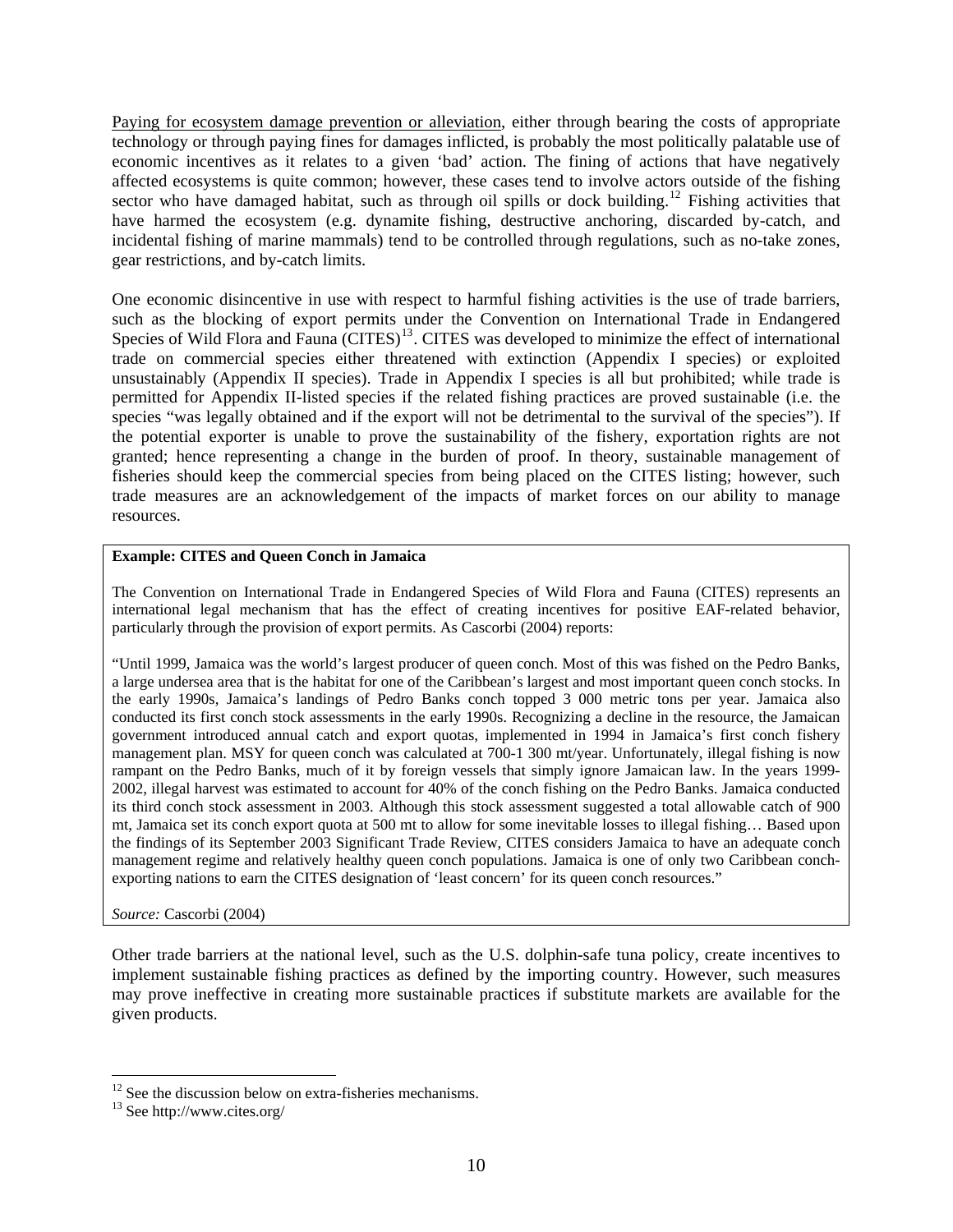Although the PPP concept may now be found in more and more national fisheries' legislations, and is applied in relation to the impacts of non-fisheries activities on fisheries habitats, it is difficult to claim a wide-spread use of such economic instruments. Coffey and Newcombe (2001) presented a few considerations as to why the use of economic disincentives with respect to environmental damage/control may prove difficult. Implicit in the shift toward PPP is the removal of perverse incentives (minimizing 'harmful' subsidies) as, without doing so, fishing effort will continue to rise; making ineffective and inefficient any attempts to internalize the environmental costs of fishing.

# **6 SOCIAL INCENTIVES**

Just as economic and/or market mechanisms can induce individuals to make choices compatible with societal objectives, so too can social factors produce similarly desirable behavior. Thus, developing and implementing successful EAF strategies requires understanding and working with the social mechanisms surrounding access to resources, institutional organization and decision-making, local management and power structures, and attitudes and perceptions towards authorities and institutions. In other words, attention is needed to *social incentives*.

Indeed, much of what has been mentioned in earlier sections might be termed social incentives: providing alternative livelihood opportunities or transparent and participatory management approaches, for example, both impact and are impacted by the social framework surrounding the fishery. Properly implemented management systems, from inception to monitoring and control, will affect people's incentives to comply with regulations as well as the strict economic gains and losses related to these regulations. Peer pressure within fishing communities can be harnessed as a social incentive producing more socially-desirable choices (e.g., improved compliance). Moral and religious codes, whether fishing is considered a right or a privilege, and knowledge about the ecosystem, will certainly involve social incentives that influence individual and group behavior (even though these are rarely captured in conventional decision-making models).

Recognizing and/or developing social incentives requires suitable understanding of why people act in certain ways, as well as an understanding of the socio-economic context of a given fishery (e.g. employment and livelihood opportunities, fishing traditions, local ecological knowledge, changing demographics). Such an understanding will assist in the identification of potential impacts of management interventions (e.g. where would displaced effort go) and will assist in promoting wanted change – without such knowledge, much information regarding the motivations, interests, and priorities of the resources users will be lost and management misguided.

# **7 EXTRA-FISHERIES INCENTIVE MECHANISMS**

The discussion above has focused mainly on mechanisms falling within the conventional management sphere of influence. However, as the EAF requires a broader approach to resource management, negative and positive externalities stemming from outside of the fisheries sector are increasingly being incorporated into management, whether promoted by the industry itself or by government instigation. Therefore, a brief description of mechanisms to internalize the benefits and costs of extra-fisheries activities and values is presented below.

## **7.1 Non-fisheries "Polluter pays"**

Financing EAF implementation through a "polluter pays" approach involves collecting revenues from those using the natural resource and/or causing ecosystem damage, and using those funds to finance positive moves to EAF management. In addition to the polluter-pays and user-pays incentive mechanisms described above, governments and fisheries associations have begun reclaiming the restoration costs in dealing with ecosystem damage inflicted by actors outside of the fishery sector (e.g. upstream activities,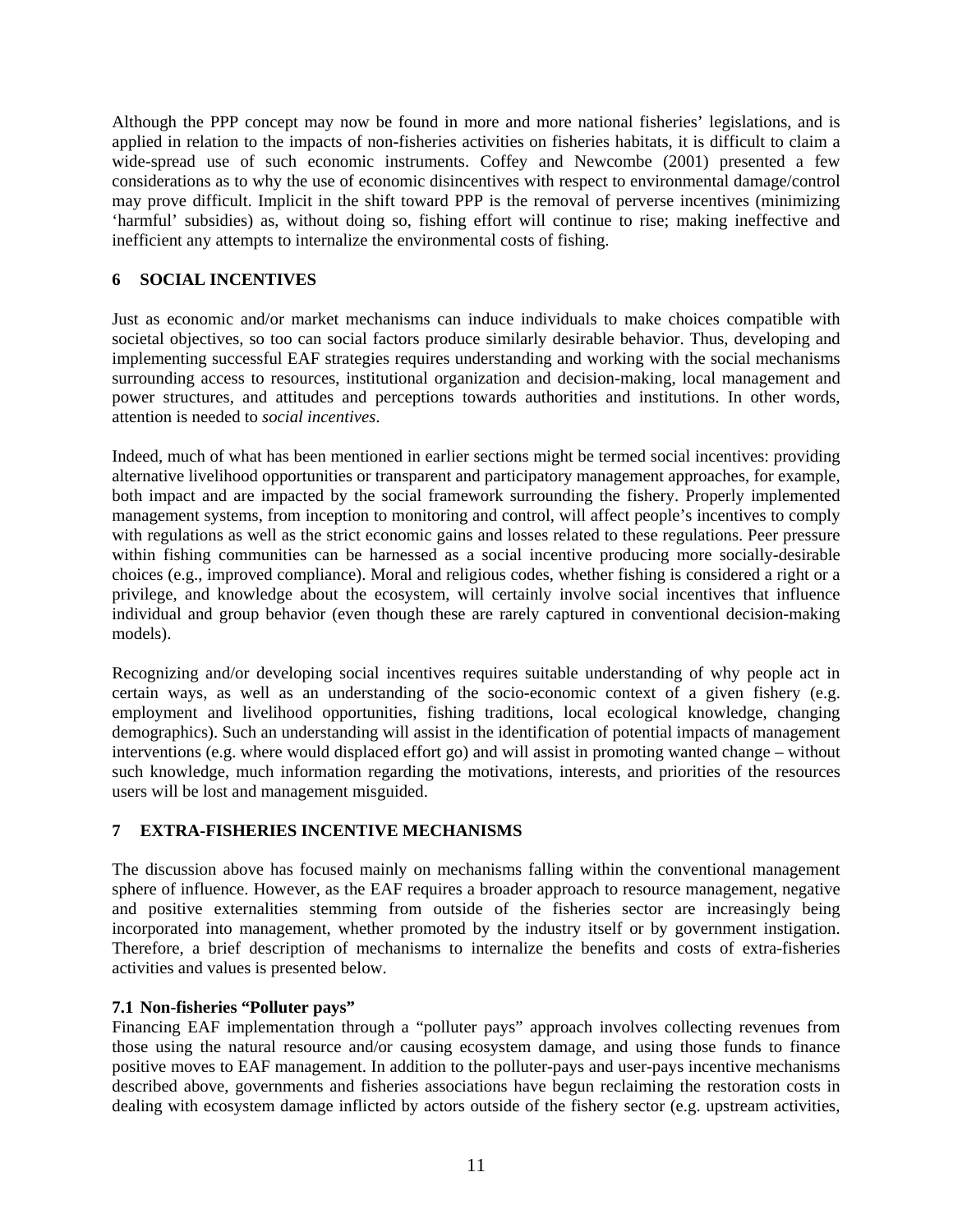changes to habitats, pollution, and destructive practices). Individuals convicted of damaging the ecosystem are required to either pay fines, which may or may not be directly related to damage costs, or more directly to repair the damage or pay for work related to the conservation and protection of the affected habitat. Examples of trust funds established within fishing associations to manage funds collected for such restoration work are providing institutional precedence for the transfer of funds into the fisheries sector.

#### **Example: Non-fisheries polluters paying for fishery ecosystem damages**

Canada – Under the Federal Fisheries Act, the Department of Fisheries and Oceans (DFO) Canada uses fines from habitat violations to restore damaged fish habitat. The convicted offender pays money directly to repair fish habitat or enhance fish stocks, often through local non-profit environmental groups. For examples of such convictions, see DFO (2004).

United Kingdom – the Anglers' Conservation Association (ACA) represents its members in court cases against private and public entities polluting British lakes and rivers. Money collected is kept within member fishing clubs and used in rehabilitation trust funds. See <http://www.a-c-a.org/whatwedo.html> for examples.

United States - The Columbia River Estuarine Coastal Fund was established in 2004 through the collaboration of the Foundation, the Service and the U.S. Attorneys for Oregon and the Western District of Washington from fines imposed on shipping companies that illegally discharged oily waste into the Pacific Ocean near the mouth of the Columbia River. Conservation and restoration projects will be funded with \$1.2 million in community service payments from polluters. See [http://www.nfwf.org.](http://www.nfwf.org/)

#### **7.2 Extra-fisheries "Beneficiary pays"**

Note that related to "polluter pays" is the idea of "beneficiary pays", in this case implying that those receiving the benefits of EAF implementation should pay the costs required to achieve those goals. Extrafisheries benefits that can accrue from application of the EAF are being acknowledged through a global increase in environmental awareness (i.e. the recognition of the goods and services provided by ecosystems and the need to minimize damaging impacts on these ecosystems), a desire to improve human conditions (i.e. decreasing hunger and poverty, improving livelihoods), and the hopes of holistic, decentralized natural resource management (i.e. through good governance, participatory processes, community-based management, and integrated resource management).

The possibilities for garnering funding from international sources to support EAF are numerous (e.g. donor countries, international trust funds, development banks, funding facilities). Combined, these possibilities may lead to initiatives for the global community to financially support EAF efforts, particularly in jurisdictions that otherwise might be unable to afford such efforts.

However, understanding the various and appropriate sources of funding requires a large and, perhaps, daunting investment on the part of fisheries managers. For example, some funding sources may target sectoral-specific activities, while others may target specific issues, such as biodiversity or marine protected areas. Accounting systems and even vocabulary may vary significantly across sources and funding sources may or may not be tied to certain conditions, economic or otherwise.

In addition, as EAF management is likely to comprise both development and conservation components, no one source of funding is likely to cover all EAF needs. Hence, a portfolio approach to funding will be necessary; increasing the time and energy devoted to developing and using these funds.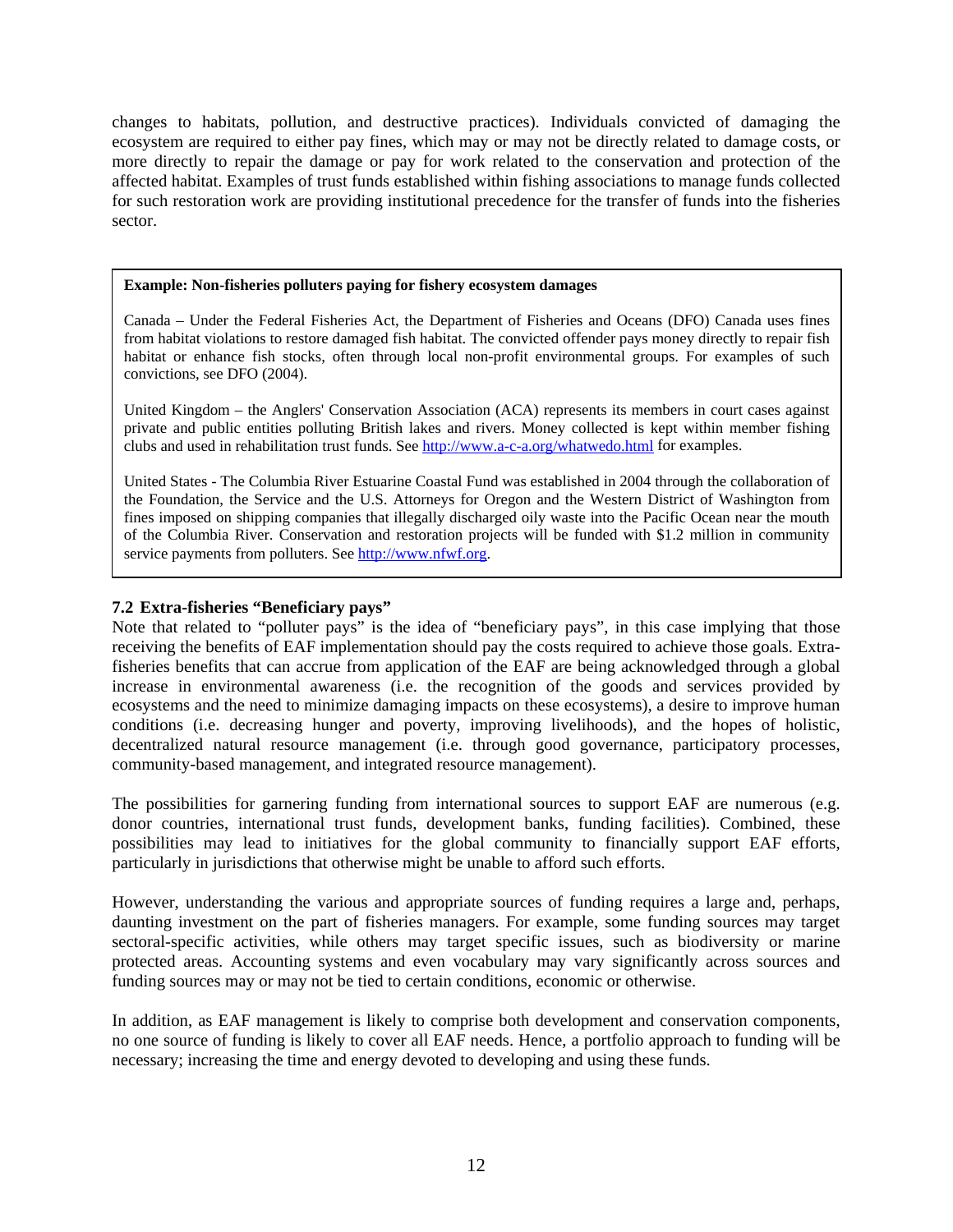Furthermore, there is a crucial issue of institutional sustainability to consider when utilizing external funds – i.e., ensuring that long-term arrangements are in place so that EAF implementation is not jeopardized when the specific funding period ends.

In recognition of these complexities, guides to finding relevant financing sources have been developed. Importantly, some of these guides provide detailed business planning for marine protected areas and other skills to assist fisheries managers in planning their financial needs assessments and donor funding requests. The major categories of international funding described in these guides<sup>[14](#page-12-0)</sup> are:

- Bilateral & Multilateral donors
- Biodiversity Enterprise Funds,
- Debt for nature/environment swaps,
- Environmental Funds and Conservation facilities,
- the Global Environmental Facility, and
- Foundations.

In any case, an evaluation of the potential benefits from EAF application, whether at the local, national, regional, or international level, would assist in organizing efforts at the appropriate levels.

## **Example: Financing coastal resource management in the Philippines**

Salamanca and Luna (2002) presented an historical perspective of coastal resource management (CRM) in the Philippines and discussed "the factors that are thought to have played crucial roles, the formal institutions that underpin its development, and the issues that need to be addressed for CRM to fully succeed." Within this report and a related background article (Salamanca, 2003), the authors estimated the financial needs and sources of funding for 290 coastal resource management projects and activities from 1974 to 2000. Over this period, approximately US\$230 million were spent on activities undertaken to manage the coastal zone and its resources through various implementers (i.e. integrated, multi-sectoral, government-led, NGO-initiated, and fisherfolk-led) and various focuses (i.e., livelihood, education, research, advocacy, conservation, population, etc.). The authors estimated that approximately US\$9 000 per  $km^2$  of coral reef was spent over the sixteen-year period to protect the nation's 26 000  $km<sup>2</sup>$  of reefs. While studying the financial investments, the authors also investigated the sources of funds and found that 63 percent of the funding came from 44 international sources (i.e. bilateral and multilateral sources, debt for nature swaps, the international NGO community, and international philanthropic organizations); 36 percent from the Filipino government, and one percent from local donors; thus, highlighting the importance of international sources of funding.

*Sources*: Salamanca and Luna (2002); Salamanca (2003)

# **8 CONCLUDING REMARKS**

 $\overline{a}$ 

In this paper, we have addressed four forms of incentives: legal, institutional, economic, and social for use in fisheries management frameworks following the ecosystem approach. Many of the incentive measures presented fit in quite naturally with existing conventional management strategies (e.g. participatory approaches, good governance, and well established rights systems); however, other measures adjust for the broader understanding of the values that societies have for ecosystem goods and services (e.g. polluter and user pays principles, extra-fisheries externalities, and garnering support for globally distributed benefits with localized costs).

<span id="page-12-0"></span><sup>&</sup>lt;sup>14</sup> WWF Guides - [http://www.worldwildlife.org/conservationfinance/pubs.cfm;](http://www.worldwildlife.org/conservationfinance/pubs.cfm)

Conservation Finance Alliance Guide -<http://guide.conservationfinance.org/>; Debt for nature/environment swaps guide - [http://biodiversityeconomics.org/finance/topics-42-00.htm;](http://biodiversityeconomics.org/finance/topics-42-00.htm)

GEF funds guides - [http://www.gefweb.org/Partners/partners-Nongovernmental\\_Organ/ngo\\_guide/ngo\\_guide.html;](http://www.gefweb.org/Partners/partners-Nongovernmental_Organ/ngo_guide/ngo_guide.html)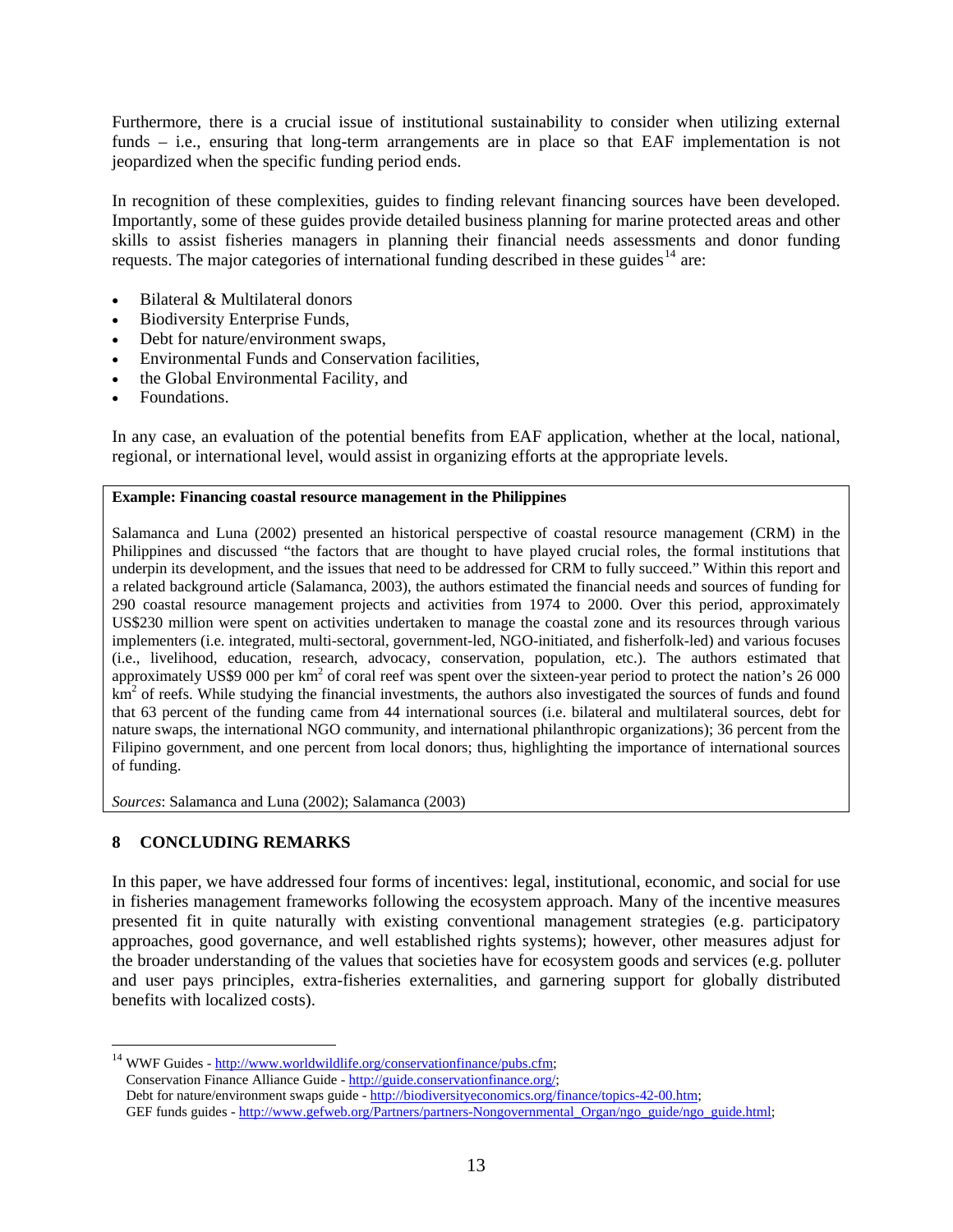While incentive mechanisms have been presented in this paper because of our belief in their usefulness for fisheries management, a few caveats are, nevertheless, warranted. The risk of relying on one tool or one sub-set of tools is, as always, high – unfortunately, there is no such panacea and the broader scope of EAF will require a broader mix of the tool kit. In the same vein, while economic incentives received considerable attention in this paper, in reality - given the nature of externalities - a reliance on the market to fix all ills may well disappoint. This is why it is also important to work with legal, institutional and social incentives, and furthermore, to recognize that the potential role of government remains strong in implementing EAF management. The use of resources, whether natural, human, or financial, will require societal choices and the need to understand the trade-offs among the various choices involved.

This paper has been based on the concept that understanding human behaviour is at the core of fisheries management. This would include considering both demand and supply sides of fisheries (i.e. markets and trade) – the incentives they create and the impacts they have on our ability to manage – as well as the extra-fishing variables that affect human behaviour.

The mechanisms discussed in this paper are not new concepts; although, perhaps, there has been relatively little application to the fisheries sector. However, examples exist (within fisheries and among other sectors) that may provide us with some guidance on their use and, like most borrowed tools, creativity may be required to adapt them to the context at hand.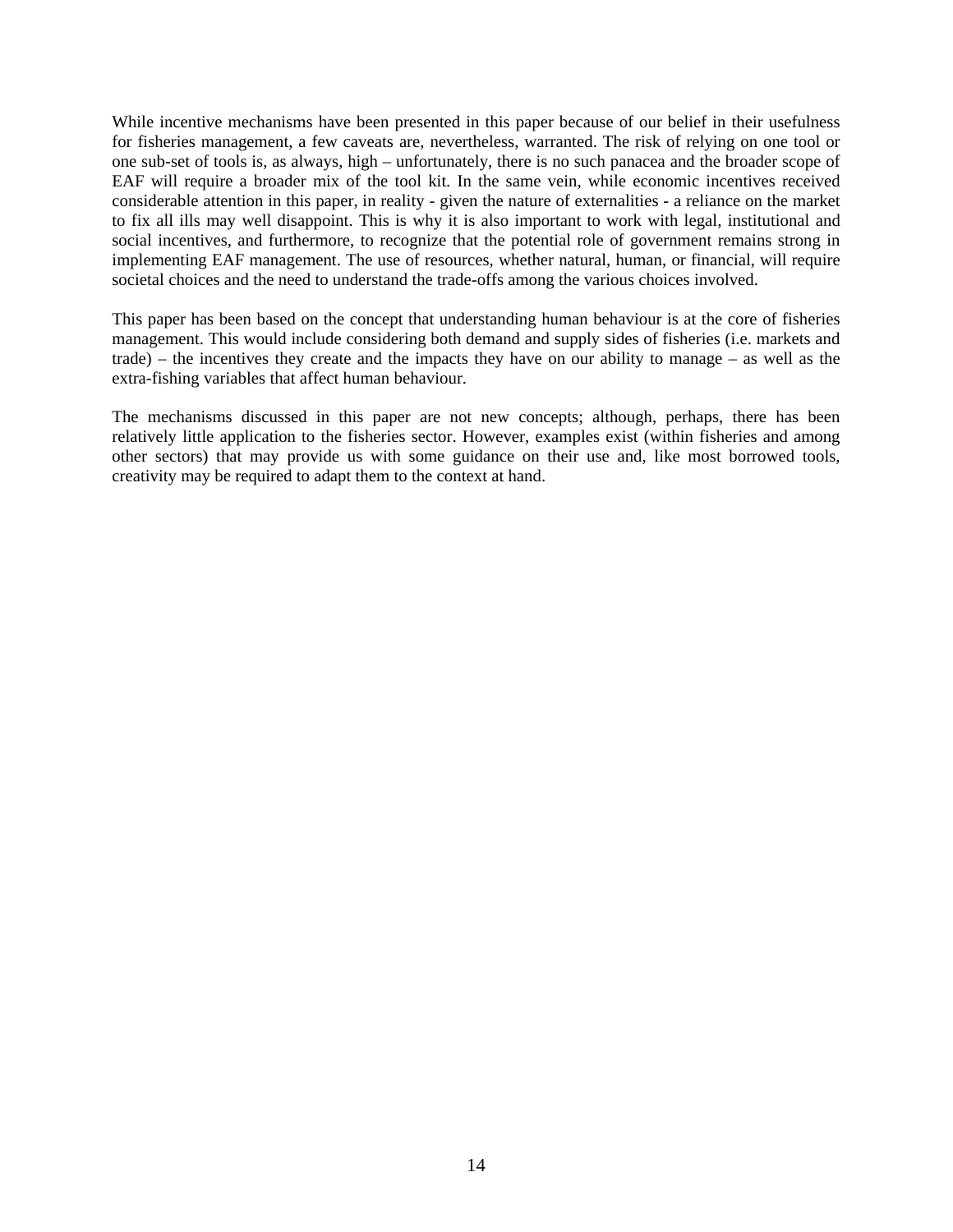### **REFERENCES**

**APFIC.** 2005. Asia Pacific Fisheries Commission. *Report of the Regional workshop on mainstreaming fisheries co-management*. Siem Reap, Cambodia from 9 to 12 August 2005. FAO Regional Office for Asia and the Pacific, Bangkok, RAP Publication 2005/23, 48 p. [http://www.apfic.org/.](http://www.apfic.org/)

**Brewer, D., et al.** 2006. The impact of turtle excluder devices and bycatch reduction devices on diverse tropical marine communities in Australia's northern prawn trawl fishery. *Fisheries Research* 81 pp. 176– 188.

**Cascorbi, A.** 2004. Seafood Report: Queen Conch. Seafood Watch *Seafood Reports.*

**Castilla, J.C. and O. Defeo**. 2001. Latin American benthic shellfisheries: emphasis on co-management and experimental practices. *Reviews in Fish Biology and Fisheries* 11:1–30.

**Charles, A.** 2002. Use rights and responsible fisheries: Limiting access and harvesting through rightsbased Management. *In:* A Fishery Manager's Guidebook - Management Measures and Their Application. *FAO Fisheries Technical Paper* 424. Available at [http://www.fao.org/documents/.](http://www.fao.org/documents/)

**Coffey, C. and J. Newcombe.** 2001. *The Polluter Pays Principle and Fisheries: the role of taxes and charges*. Discussion paper of the Institute for European Environmental Policy, London. Available at [http://www.ieep.org.uk](http://www.ieep.org.uk/).

**Cox, A.** 2000. Cost Recovery in Fisheries Management: The Australian Experience. *In: Proceedings of the Tenth Biennial Conference of the International Institute of Fisheries Economics and Trade*. July 10- 14, Corvallis, Oregon. [http://oregonstate.edu/Dept/IIFET/.](http://oregonstate.edu/Dept/IIFET/)

**De Young, C.; A. Charles; A. Hjort.** 2006. *Draft Background reader on the social, economic and institutional considerations of applying the ecosystem approach to fisheries.* Presented at the FAO Expert Consultation on Economic, Social and Institutional Considerations of Applying the Ecosystem Approach to Fisheries Management. Rome, Italy, 06-09 June 2006.

**DFO.** 2004. Department of Fisheries and Oceans Canada. *Administration and Enforcement of the Fish Habitat Protection and Pollution Prevention Provisions of the Fisheries Act.* Annual Report to Parliament for the period of April 1, 2003 to March 31, 2004. Available at<http://www.dfo-mpo.gc.ca/>

**DPI.** 2005. *Regulatory Impact Statement: Fisheries (Fees, Levies and Miscellaneous) Regulations 2006*. Fisheries Victoria Department of Primary Industries, Fisheries Victoria. Department of Primary Industries, Melbourne, Australia. Available at [http://www.dpi.vic.gov.au](http://www.dpi.vic.gov.au/).

**FAO.** 1982. Territorial use rights in marine fisheries: definitions and conditions. *FAO Fisheries Technical.Paper* 227. Available at [http://www.fao.org/documents/.](http://www.fao.org/documents/)

**FAO.** 1995. *Code of Conduct for Responsible Fisheries*. Food and Agriculture Organization, Rome, Italy. 49p. Available at<http://www.fao.org/documents/>.

**FAO.** 2000a. Use of Property Rights in Fisheries Management. *FAO Fisheries Technical Paper* 404/2. Available at<http://www.fao.org/documents/>.

**FAO.** 2000b. FAO Fisheries Department. *The State of World Fisheries and Aquaculture (SOFIA) 2000*. Rome, 142 p. ISBN 9251044929. Available at [http://www.fao.org/documents/.](http://www.fao.org/documents/)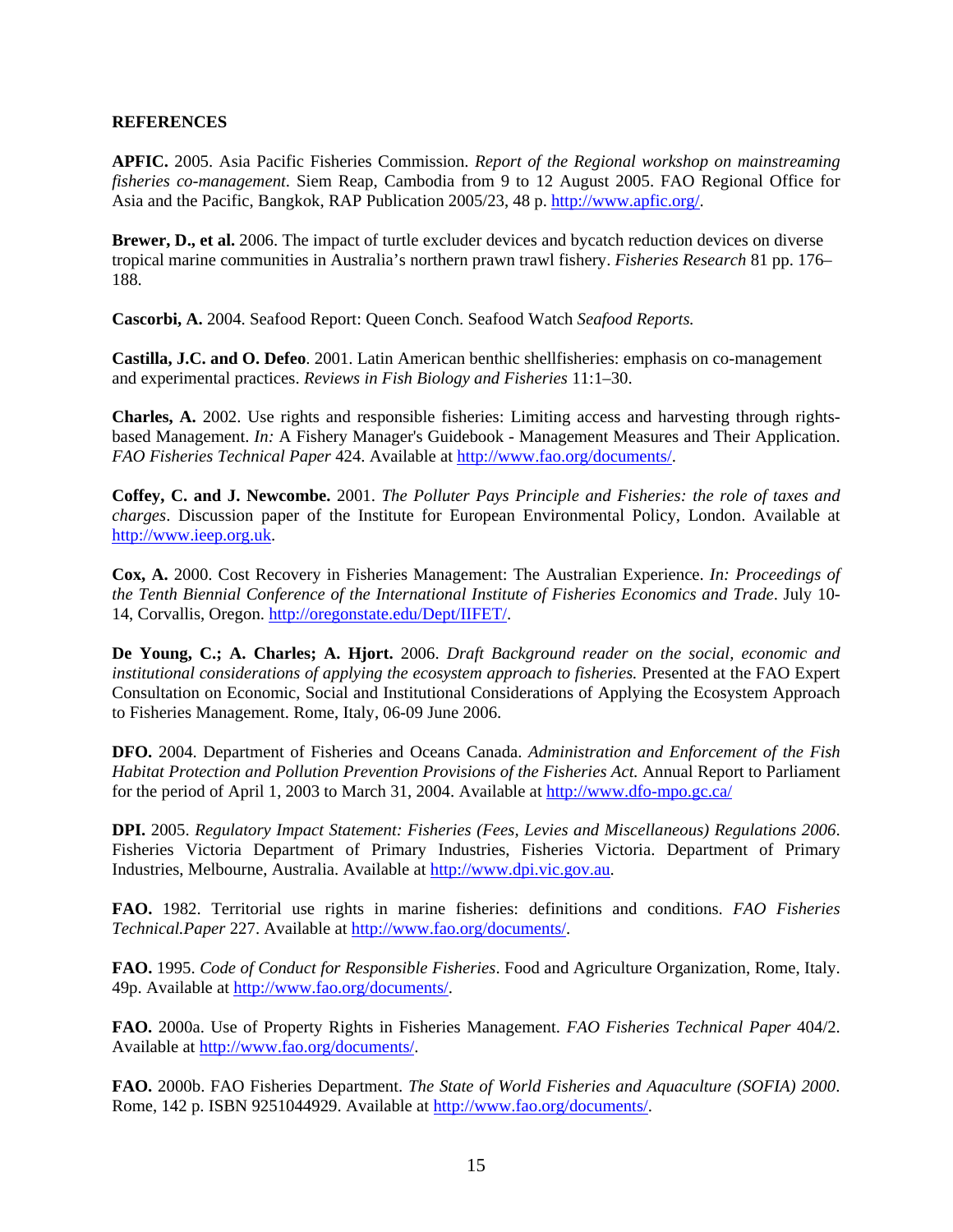**FAO.** 2001. FAO Fisheries Department. Case studies on the allocation of transferable quota rights in fisheries. *FAO Fisheries Technical Paper 411*, Rome. Available at<http://www.fao.org/documents/>.

**FAO.** 2002. Implementation of the International Plan of Action to Deter, Prevent and Eliminate Illegal, Unreported and Unregulated Fishing. *FAO Technical Guideline for Responsible Fisheries Number* 9. Rome, FAO. 122p. Available at<http://www.fao.org/documents/>.

**Ferraro P.J. and A. Kiss.** 2002. Direct Payments as an Alternative Conservation Investment. *Science* Vol. 298, 29 November.

**Graham, R.T.** 2004. Global whale shark tourism: a "golden goose" of sustainable and lucrative income. *Shark News Vol.* 16, October.

**IEEP.** 2003. Institute for European Environmental Policy. *Fisheries Agreements with Third Countries – Is the EU Moving towards Sustainable Development?* Report commissioned by the WWF's European Fisheries Campaign. [http://www.ieep.org.uk/.](http://www.ieep.org.uk/)

**Keizire, B.B.** 2001 *Opportunities and Options for Financing Fisheries Management in Uganda.* Final Project under the United Nations University Fisheries Training Programme. Reykjavik, Iceland. [http://www.unuftp.is/.](http://www.unuftp.is/)

**Martin, W. et al.** 2001. *A handbook for negotiating fishing access agreements.* World Wildlife Fund. Washington, D.C. [http://www.panda.org/.](http://www.panda.org/)

**OECD.** 2003. Organisation for Economic Co-operation and Development. *The costs of managing fisheries*. Paris, France. ISBN: 9264099751. Available at [http://www.oecd.org](http://www.oecd.org/).

**Pinkerton, E; A. Bedo; A. Hanson.** 2005. Final Evaluation Report of the West Coast Vancouver Island Aquatic Management Board (AMB). Available at [http://www.westcoastaquatic.ca](http://www.westcoastaquatic.ca/).

**Salamanca, A.M**. 2003. The cost of action: CRM investment in the Philippines. *NAGA, WorldFish Center Quarterly* Vol. 26 No. 2 Apr-June.

**Salamanca, A.M.; M. Paz Luna.** 2002. Institutional Arrangements Affecting Coastal Resources Management Initiatives in the Philippines: Trends, Demands and Issues." Presented at "The Commons in an Age of Globalisation," the Ninth Conference of the International Association for the Study of Common Property, Victoria Falls, Zimbabwe, June 17-21, 2002.

**Seijo, J.C.; Defeo, O.; Salas, S.** 1998. Fisheries bioeconomics. Theory, modelling and management. *FAO Fisheries Technical Paper.* No.368. Rome, FAO. 108p. Also available at <http://www.fao.org/DOCREP/003/W6914E/W6914E00.HTM>

**SFLP.** 2006. DFIF/FAO Sustainable Fisheries Livelihoods Programme. Reducing fisherfolk's vulnerability leads to responsible fisheries. *SFLP Policy Briefs on Development Issues*. Also available at [http://www.sflp.org/.](http://www.sflp.org/)

**UNSD**. Undated. United Nations Statistical Division. On-line Environment Glossary. <http://unstats.un.org/unsd/environmentgl/>.